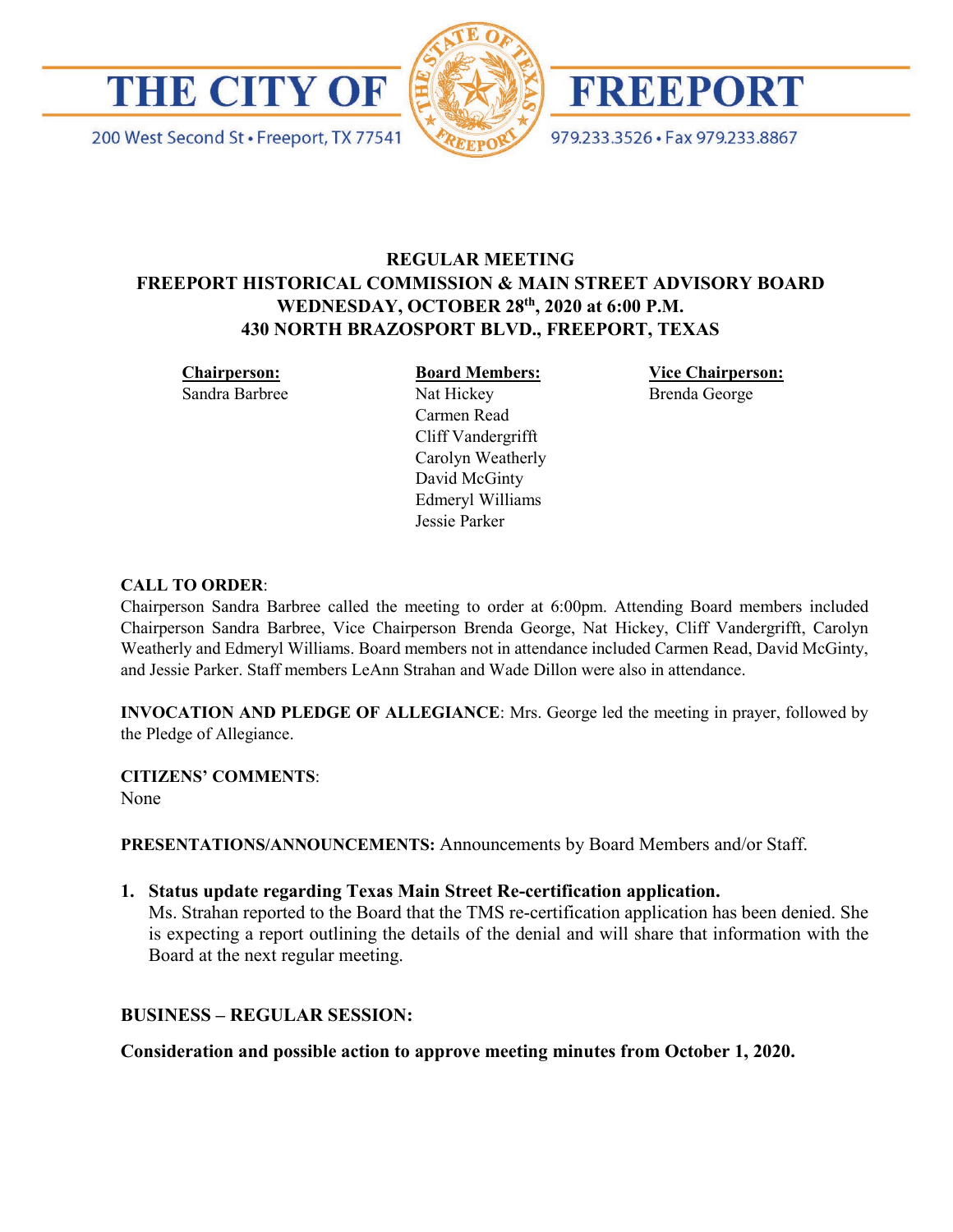With a motion by Mr. Vandergrifft and a second by Mrs. George, the Board unanimously approved the minutes from the meeting held on October 1, 2020.

## **WORK SESSION:**

# **2. The Board may deliberate and make inquiry into any item listed in the Work Session.**

## **A. Discussion Regarding Museum Exhibits and Events (Dillon)**

# **i. Haunting Tales of the Texas Coast**

Museum Coordinator Wade Dillon reported the completion and launch of the original video series of classic tales he has rewritten and graphically designed. He previewed for the Board the first episode in the series, The Devil of Old Velasco.

#### . **ii. Fort Velasco Re-enactment Event**

Mr. Dillon advised of the upcoming Fort Velasco exhibit and Living History Event coming this summer. The exhibit is scheduled to run throughout the summer and will showcase personalities and politics that led to the battle of Fort Velasco in 1832. The Living History Event will be held on Saturday, June  $26<sup>th</sup>$  in Freeport Memorial Park and will include visitors' displays of firearms, clothing, and textiles.

## **B. Discussion Regarding Upcoming Special Events (Strahan)**

## **i. Holiday on the Brazos**

Ms. Strahan discussed plans for the upcoming event expected to be held at Freeport Municipal Park on Saturday, Dec. 5<sup>th</sup> from 2-8pm. Scheduled socially distanced activities include market and food vendors, live music, a holiday boat parade bringing Santa to wave at the crowd, fireworks and a showing of the movie **ELF** at the landing. Continuing with tradition, the Freeport Lions Club will serve hot cocoa.

## **ii. Mardi Gras Celebration**

Ms. Strahan informed the Board of tentative plans for a cookoff and live music in historic downtown to celebrate Mardi Gras on Saturday, Feb.  $13<sup>th</sup>$ .

## **iii. Cinco de Mayo Celebration**

Ms. Strahan stated that there are tentative plans for a Cinco de Mayo celebration as another downtown annual event that could include live music, food trucks, and participation from school groups and local organizations.

## **C. Discussion Regarding Subcommittee Formation (Strahan)**

Ms. Strahan explained that with the constant planning for special events and activities within the CRT Department, we have formed a weekly steering committee that includes